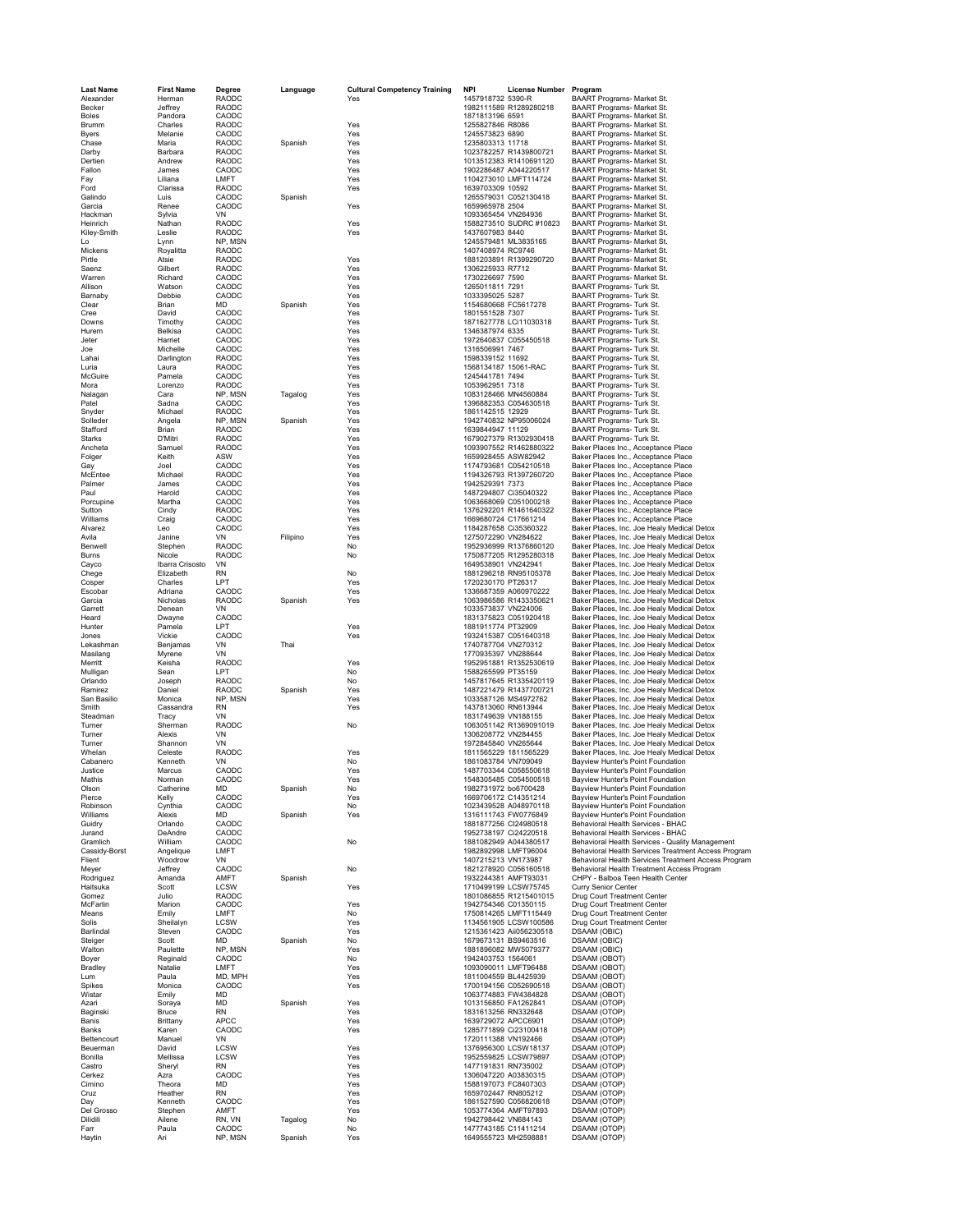| Krackow<br>Kroncke   | Jame:<br>Thom                      |
|----------------------|------------------------------------|
| Latibashvili         | Elena                              |
| Lombardo             | Frede                              |
| Lopez                | .ani                               |
| Malloy               | Maxx                               |
| McConnell            | Steve                              |
| Mcguinness<br>Mota   | Mirian<br>Ana                      |
| Nettles-Tutwiler     | Wond                               |
| Ongpin               | Rache                              |
| Patel                | Rakhe                              |
| Quadri               | Sarah                              |
| Ragland              | Kim                                |
| Ramos                | Luisito                            |
| Ricks                | Betty                              |
| Schaaf               | Tashi                              |
| Shapiro<br>Simon     | <b>Bradle</b><br>Sheer             |
| Sisic                | łasija<br>ł                        |
| Tompkins             | David                              |
| Triandafyllis        | Karen                              |
| Tulsky               | Jacqu                              |
| Walker               | Glenn                              |
| Whelan<br>Lin        | Andre                              |
| Lynch                | Royce<br>Kim                       |
| Dallman              | Ann                                |
| Miller Woo           | Angel                              |
| Feldman              | Chery                              |
| Conley               | hand                               |
| Dunham               | John                               |
| Inright-Jose<br>F    | Kyra                               |
| Moore<br>More        | Amari<br>Sophi                     |
| Potter               | Caitly                             |
| Reese                | Lee                                |
| Sanders              | Cathe                              |
| Totakhail            | Yama                               |
| Young                | Janay                              |
| Cozzie<br>Iglesias   | Marjo<br>Luis                      |
| Kelly                | Dalan                              |
| Moralez              | Melino                             |
| Potts                | Geral                              |
| Dumont               | Clayto<br>C                        |
| Grigsby              | Wayn                               |
| Jim                  | Nelso                              |
| Nakai<br>Shirley     | Karen                              |
| Allen                | Randy<br>Kathry                    |
| Ball                 | Angel                              |
| Biondi               | Gary                               |
| Chavez               | Ivanna                             |
| Cheatum              | Dana                               |
| Collins              | Wilzel                             |
|                      |                                    |
| Cotter<br>Ó          | Dawn                               |
| Dickerson            | Artena                             |
| Downs<br>F           | Ralph<br>t                         |
| Eldridge<br>Epps     | ewis<br>AI                         |
| Gabbert              | Justin                             |
| Garcia               | Kathy                              |
| Gemmill              | Brand                              |
| Gilbert              | Cathe                              |
| Henry                | Reber                              |
| Hernandez<br>Hickman | Oscar<br>Williar                   |
| Hinojos              | Briana                             |
| Hollie               | Ebony                              |
| Ingram               | $\overline{\mathbf{C}}$<br>celes : |
| Jamerson             | Myesh                              |
| Lagman               | Angel                              |
| Laymance<br>Lowe     | Barba<br>Junae                     |
| Loza                 | Fermi                              |
| Lyman                | Jody                               |
| Macias               | Raym                               |
| Mahaffey             | Brend                              |
| Mangual McWilliams   | Yvette<br>Ann                      |
| Mariano<br>Martin    |                                    |
| Martinez             | RaSh<br>Ansbe                      |
| Mays                 | Paris                              |
| McCann               | <b>Brittar</b>                     |
| Mengue               | Josiar                             |
| Merino               | Micha                              |
| Miranda              | Wilfre                             |
| Murphy<br>Nelson     | Carrie<br>Micha                    |
| Newcomb              | Charle                             |
| Nicholson            | Mega                               |
| Nunez                | Adriar                             |
| Peirce               | Ambe                               |
| Perez                | Alexa<br>Jessic                    |
| Press<br>Ramirez     | Andre                              |
| Ramirez              | Shari                              |
| Roberts              | Matth                              |
| Robertson            | Shanr                              |
| Robles               | John                               |
| Roman                | Vivian                             |
| Sage<br>Sais         | Russe<br>Antho                     |
| Serpas               | Miche                              |
| Sharif               | Malik                              |
| Shin                 | Seung                              |
| Sierra               | Nanc <sub>)</sub>                  |
| Singletary           | Miche                              |
| Talavera             | Angel                              |
| Taylor               | Sherri<br>Crisel                   |
| Tongol<br>Uyehara    | Henry                              |
| Vera                 | Lucio                              |
| Whitaker             | Regin                              |
| Williams<br>Wong     | Maxfie<br>Isabel                   |

| N         | Tagalog; Filipino<br>Spanish<br>Bosnian         |
|-----------|-------------------------------------------------|
| S<br>Ń    | Greek                                           |
| H         | Chinese; Mandarin<br>Spanish; French<br>Spanish |
|           | Spanish<br>Spanish                              |
|           | Japanese<br>Spanish                             |
|           | Spanish<br>Spanish                              |
|           | Spanish                                         |
|           | Spanish<br>Spanish                              |
| /D-Waiver | Tagalog                                         |

| Herbert                  | Jason               | <b>RAODC</b>                 |                   | Yes        | 1467978643 1911102                                | DSAAM (OTOP)                                                                                                    |
|--------------------------|---------------------|------------------------------|-------------------|------------|---------------------------------------------------|-----------------------------------------------------------------------------------------------------------------|
| Krackow                  | James               | <b>RN</b>                    |                   | Yes        | 1083822530 RN537907                               | DSAAM (OTOP)                                                                                                    |
| Kroncke<br>Latibashvili  | Thomas<br>Elena     | CAODC<br><b>CPT</b>          |                   | Yes        | 1679881155 Aii5541214<br>1619153087 CPT00021554   | DSAAM (OTOP)<br>DSAAM (OTOP)                                                                                    |
| Lombardo                 | Frederick           | CAODC                        |                   | Yes        | 1801173919 A09640315                              | DSAAM (OTOP)                                                                                                    |
| Lopez                    | Lani                | CAODC                        |                   | Yes        | 1598139156 8471                                   | DSAAM (OTOP)                                                                                                    |
| Malloy                   | Maxx                | ASW                          |                   | Yes        | 1104285170 ASW96696                               | DSAAM (OTOP)                                                                                                    |
| McConnell                | Steven              | CAODC                        |                   | Yes        | 1568831683 Aii052580218                           | DSAAM (OTOP)                                                                                                    |
| Mcguinness               | Miriam              | <b>RN</b>                    |                   | Yes        | 1548394901 RN514787                               | DSAAM (OTOP)                                                                                                    |
| Mota<br>Nettles-Tutwiler | Ana<br>Wondelyn     | <b>RN</b><br>CAODC           |                   | Yes<br>Yes | 1619254133 RN95073435<br>1740879709 9136          | DSAAM (OTOP)<br>DSAAM (OTOP)                                                                                    |
| Ongpin                   | Rachel              | ASW                          |                   | No         | 1427609924 ASW90216                               | DSAAM (OTOP)                                                                                                    |
| Patel                    | Rakhee              | <b>RN</b>                    |                   | Yes        | 1750654034 RN552877                               | DSAAM (OTOP)                                                                                                    |
| Quadri                   | Sarah               | <b>RN</b>                    |                   | Yes        | 1144994013 RN741587                               | DSAAM (OTOP)                                                                                                    |
| Ragland                  | <b>Kim</b>          | CAODC                        |                   | Yes        | 1184084808 175087 I                               | <b>DSAAM (OTOP)</b>                                                                                             |
| Ramos                    | Luisito             | CAODC                        | Tagalog; Filipino | Yes        | 1073652707 Aii057000518                           | DSAAM (OTOP)                                                                                                    |
| Ricks                    | Betty               | CAODC                        |                   | Yes        | 1659419844 C056850618                             | DSAAM (OTOP)                                                                                                    |
| Schaaf                   | Tashi               | NP, MSN                      |                   | Yes        | 1518414879 MS4094188                              | DSAAM (OTOP)                                                                                                    |
| Shapiro<br>Simon         | Bradley<br>Sheena   | MD<br><b>RN</b>              | Spanish           | Yes<br>Yes | 1609891274 BS7417252<br>1962868547 RN95066501     | DSAAM (OTOP)<br>DSAAM (OTOP)                                                                                    |
| Sisic                    | Hasija              | RN                           | Bosnian           | Yes        | 1619188059 RN694333                               | DSAAM (OTOP)                                                                                                    |
| Tompkins                 | David               | MD, MHS                      |                   | Yes        | 1487790143 FT0749602                              | DSAAM (OTOP)                                                                                                    |
| Triandafyllis            | Karen               | NP, MSN                      | Greek             | Yes        | 1659599983 MT1509605                              | DSAAM (OTOP)                                                                                                    |
| Tulsky                   | Jacqueline          | <b>MD</b>                    |                   | Yes        | 1487761227 BP2884939                              | DSAAM (OTOP)                                                                                                    |
| Walker                   | Glenna              | <b>RN</b>                    |                   | Yes        | 1437353919 RN212556                               | DSAAM (OTOP)                                                                                                    |
| Whelan                   | Andrew              | CAODC                        |                   | Yes        | 1871242990 A052671121                             | DSAAM (OTOP)                                                                                                    |
| Lin                      | Royce               | <b>MD</b>                    | Chinese; Mandarin | Yes        | 1063524122 BL7845247                              | DSAAM OBOT Tom Waddell Urban Health clinic                                                                      |
| Lynch<br>Dallman         | Kim<br>Ann          | CAODC<br>MD, MPH             | Spanish; French   | Yes        | 1326184672 C057540618<br>1821146564 BD4273556     | DSAAM OBOT Tom Waddell Urban Health clinic<br>DSAAM OTOP-OBOT Potrero Hill                                      |
| Miller Woo               | Angela              | MD                           | Spanish           |            | 1790818797 BM7629794                              | DSAAM OTOP-OBOT Potrero Hill                                                                                    |
| Feldman                  | Cheryl              | LMFT                         |                   | Yes        | 1063585545 LMFT43294                              | Epiphany Family Treatment Program                                                                               |
| Conley                   | Chance              | RAODC                        |                   | Yes        | 1881351708 R1445710921                            | Fort Help Bryant Clinic                                                                                         |
| Dunham                   | John                | RAODC                        |                   | Yes        | 1063009611 R1411841220                            | Fort Help Bryant Clinic                                                                                         |
| Enright-Jose             | Kyra                | RAODC                        |                   | Yes        | 1073168159 11223                                  | Fort Help Bryant Clinic                                                                                         |
| Moore                    | Amari               | <b>RAODC</b>                 |                   | Yes        | 1366956195 R1378200220                            | Fort Help Bryant Clinic                                                                                         |
| More                     | Sophia              | <b>RAODC</b>                 |                   | Yes        | 1891392205 11173                                  | Fort Help Bryant Clinic                                                                                         |
| Potter<br>Reese          | Caitlyn<br>Lee      | <b>RAODC</b><br>RAODC        |                   | Yes        | 1306434006 R1455200122<br>1265932586 10357        | Fort Help Bryant Clinic<br>Fort Help Bryant Clinic                                                              |
| Sanders                  | Catherine           | <b>MD</b>                    |                   |            | 1366714925 FS3086558                              | Fort Help Bryant Clinic                                                                                         |
| Totakhai                 | Yama                | <b>RAODC</b>                 |                   | Yes        | 1548869266 11197                                  | Fort Help Bryant Clinic                                                                                         |
| Young                    | Janaya              | <b>RAODC</b>                 |                   | Yes        | 1497325450 R1430840521                            | Fort Help Bryant Clinic                                                                                         |
| Cozzie                   | Marjorie            | CAODC                        |                   | Yes        | 1396113700 Aii059920618                           | Fort Help Mission                                                                                               |
| Iglesias                 | Luis                | <b>RAODC</b>                 | Spanish           | No         | 1013426022 R1310820618                            | Fort Help Mission                                                                                               |
| Kelly                    | Dalana              | RAODC                        |                   | Yes        | 1477121457 SUDRC11960                             | Fort Help Mission                                                                                               |
| Moralez                  | Melinda             | RAODC                        | Spanish           | Yes        | 1568950400 R1302520418                            | Fort Help Mission                                                                                               |
| Potts                    | Gerald              | RAODC                        |                   | Yes        | 1346788510 R1289340218                            | Fort Help Mission                                                                                               |
| Dumont                   | Clayton<br>Wayne    | CAODC<br>CAODC               |                   | No         | 1487236170 Ci35160322<br>1740474220 A5020110      | Friendship House Association of American Indians, Inc.<br>Friendship House Association of American Indians, Inc |
| Grigsby<br>Jim           | Nelson              | LMFT                         |                   | Yes        | 1710489695 LMFT44216                              | Friendship House Association of American Indians, Inc.                                                          |
| Nakai                    | Karen               | <b>RAODC</b>                 |                   | No         | 1932717774 R1373521219                            | Friendship House Association of American Indians, Inc                                                           |
| Shirley                  | Randy               | CAODC                        |                   | Yes        | 1114065836 Aii054980418                           | Friendship House Association of American Indians, Inc.                                                          |
| Allen                    | Kathryn             | RAODC                        |                   | Yes        | 1922621820 R1374051219                            | HealthRight 360                                                                                                 |
| Ball                     | Angela              | CAODC                        |                   | Yes        | 1306345574 A058130820                             | HealthRight 360                                                                                                 |
| Biondi                   | Gary                | CAODC                        |                   | No         | 1487962841 Aii054410418                           | HealthRight 360                                                                                                 |
| Chavez                   | Ivanna              | <b>RAODC</b>                 |                   | Yes        | 1841798394 R1303030418                            | HealthRight 360                                                                                                 |
| Cheatum                  | Dana                | CAODC                        |                   | Yes        | 1619470234 A042240916                             | HealthRight 360                                                                                                 |
| Collins<br>Cotter        | Wilzelta<br>Dawn    | CAODC<br><b>RN</b>           |                   | Yes<br>Yes | 1831497767 Aii056160518<br>1265810048 RN95133315  | HealthRight 360<br>HealthRight 360                                                                              |
| Dickerson                | Artena              | <b>RAODC</b>                 |                   | No         | 1063872760 6728-RAC                               | HealthRight 360                                                                                                 |
| Downs                    | Ralph               | <b>RAODC</b>                 |                   | Yes        | 1215577234 R1370181119                            | HealthRight 360                                                                                                 |
| Eldridae                 | Lewis               | CAODC                        |                   | Yes        | 1790826808 Aii054130418                           | HealthRight 360                                                                                                 |
| Epps                     | Al                  | <b>RAODC</b>                 |                   |            | 1780052191 RH0002610419                           | HealthRight 360                                                                                                 |
| Gabbert                  | Justin              | RAODC                        |                   | No         | 1891304903 R1348120519                            | HealthRight 360                                                                                                 |
| Garcia                   | Kathy               | RAODC                        |                   | No         | 1881148302 RH0007370821                           | HealthRight 360                                                                                                 |
| Gemmill                  | Brandy              | <b>RAODC</b>                 |                   | Yes        | 1134663214 219045-R                               | HealthRight 360                                                                                                 |
| Gilbert                  | Catherine           | <b>RAODC</b>                 | Japanese          | Yes        | 1740894179 SUDRC #12821<br>1962161893 R1453201221 | HealthRight 360                                                                                                 |
| Henrv<br>Hernandez       | Rebecca<br>Oscar    | <b>RAODC</b><br><b>RAODC</b> | Spanish           | Yes<br>Yes | 1225622269 SUDRC#12802                            | HealthRight 360<br>HealthRight 360                                                                              |
| Hickman                  | William             | RAODC                        |                   | Yes        | 1659959997 R1411421120                            | HealthRight 360                                                                                                 |
| Hinojos                  | Briana              | AMFT                         |                   | Yes        | 1235793894 AMFT110146                             | HealthRight 360                                                                                                 |
| Hollie                   | Ebony               | RAODC                        |                   | No         | 1558868505 R1362280919                            | HealthRight 360                                                                                                 |
| Ingram                   | Celeste             | CAODC                        |                   | Yes        | 1235362930 Aii059980618                           | HealthRight 360                                                                                                 |
| Jamerson                 | Myesha              | CAODC                        |                   | Yes        | 1174818777 Aii15970918                            | HealthRight 360                                                                                                 |
| Lagman                   | Angela              | <b>RAODC</b>                 |                   |            | 1700246642 2014088                                | HealthRight 360                                                                                                 |
| Laymance                 | Barbara             | CAODC                        |                   | No         | 1588844666 C058960718                             | HealthRight 360                                                                                                 |
| Lowe<br>Loza             | Junae<br>Fermin     | RAODC<br>CAODC               | Spanish           | Yes        | 1972129708 10703<br>1659421022 Aii053970418       | HealthRight 360<br>HealthRight 360                                                                              |
| Lyman                    | Jody                | AMF I                        |                   | Yes        | 1639627698 AMF1108824                             | HealthRight 360                                                                                                 |
| Macias                   | Raymond             | CAODC                        | Spanish           | Yes        | 1598281990 CiCA02201119                           | HealthRight 360                                                                                                 |
| Mahaffey                 | Brenda              | <b>RAODC</b>                 |                   |            | 1710490842 R1307370518                            | HealthRight 360                                                                                                 |
| Mangual McWilliams       | Yvette              | <b>RAODC</b>                 |                   | Yes        | 1578028775 RH0007991221                           | HealthRight 360                                                                                                 |
| Mariano                  | Ann                 | RAODC                        |                   | No         | 1194330100 14206-RAC                              | HealthRight 360                                                                                                 |
| Martin<br>Martinez       | RaShena<br>Ansberto | LMFT<br>LMFT                 |                   | Yes        | 1932501103 LMFT113636<br>1457892994 LMF127032     | HealthRight 360<br>HealthRight 360                                                                              |
| Mays                     | Paris               | <b>RAODC</b>                 |                   | No         | 1932745866 9854                                   | HealthRight 360                                                                                                 |
| McCann                   | Brittany            | CAODC                        |                   | Yes        | 1649636994 C040001116                             | HealthRight 360                                                                                                 |
| Mengue                   | Josiane             | <b>RAODC</b>                 |                   |            | 1558809053 8300                                   | HealthRight 360                                                                                                 |
| Merino                   | Michael             | RAODC                        |                   | Yes        | 1568907871 15133-RAC                              | HealthRight 360                                                                                                 |
| Miranda                  | Wilfred             | CAODC                        | Spanish           | Yes        | 1124305289 Aii054490418                           | HealthRight 360                                                                                                 |
| Murphy                   | Carrie              | CAODC                        |                   | No         | 1609387539 1962721                                | HealthRight 360                                                                                                 |
| Nelson                   | Michael             | CAODC                        |                   | Yes        | 1578844486 SUDCCIII 10073                         | HealthRight 360                                                                                                 |
| Newcomb<br>Nicholson     | Charles<br>Megan    | LCSW<br><b>RAODC</b>         |                   | Yes<br>Yes | 1124165006 LCSW67159<br>1568055861 CADTP 10051    | HealthRight 360<br>HealthRight 360                                                                              |
| Nunez                    | Adriana             | <b>RAODC</b>                 |                   | Yes        | 1114576352 R1407231020                            | HealthRight 360                                                                                                 |
| Peirce                   | Amber               | CAODC                        |                   |            | 1437622768 B0000030119                            | HealthRight 360                                                                                                 |
| Perez                    | Alexandria          | RAODC                        |                   | Yes        | 1871147389 R1427030421                            | HealthRight 360                                                                                                 |
| Press                    | Jessica             | LCSW                         |                   |            | 1770961997 LCSW89966                              | HealthRight 360                                                                                                 |
| Ramirez                  | Andrew              | <b>RAODC</b>                 |                   | Yes        | 1508358698 R1288860218                            | HealthRight 360                                                                                                 |
| Ramirez                  | Shari               | <b>RAODC</b>                 |                   |            | 1639717846 R1364520919                            | HealthRight 360                                                                                                 |
| Roberts                  | Matthew             | LMFT                         |                   |            | 1194192849 LMFT115750                             | HealthRight 360                                                                                                 |
| Robertson<br>Robles      | Shannon<br>John     | RAODC<br>RAODC               | Spanish           | No<br>No   | 1962995795 SUDRC#12646<br>1881194165 R1257490717  | HealthRight 360<br>HealthRight 360                                                                              |
| Roman                    | Vivian              | CAODC                        | Spanish           | Yes        | 1275901571 Aii059010618                           | HealthRight 360                                                                                                 |
| Sage                     | Russel              | <b>RAODC</b>                 |                   | No         | 1861078354 R1415490121                            | HealthRight 360                                                                                                 |
| Sais                     | Anthony             | <b>RAODC</b>                 |                   | No         | 1568942498 R1411531120                            | HealthRight 360                                                                                                 |
| Serpas                   | Michelle            | <b>RAODC</b>                 |                   |            | 1407368467 R1267490917                            | HealthRight 360                                                                                                 |
| Sharif                   | Malik Noah          | RAODC                        |                   | Yes        | 1962905133 RA8660517                              | HealthRight 360                                                                                                 |
| Shin                     | Seung Yun           | ASW                          |                   |            | 1669018271 ASW92022                               | HealthRight 360                                                                                                 |
| Sierra                   | Nancy<br>Michelle   | <b>RAODC</b>                 |                   | Yes        | 1215427968 13920-RAC                              | HealthRight 360                                                                                                 |
| Singletary<br>Talavera   | Angel               | <b>RAODC</b><br><b>RAODC</b> |                   | Yes        | 1215481528 RH0006270221<br>1578055430 R1310590618 | HealthRight 360<br>HealthRight 360                                                                              |
| Taylor                   | Sherrie             | CAODC                        |                   | No         | 1245716745 CATC2014111 I                          | HealthRight 360                                                                                                 |
| Tongol                   | Criselda-Marie      | RAODC                        | Tagalog           | Yes        | 1083253579 11538                                  | HealthRight 360                                                                                                 |
| Uyehara                  | Henry               | CAODC                        |                   | Yes        | 1568753176 8074                                   | HealthRight 360                                                                                                 |
| Vera                     | Lucio               | RAODC                        |                   | Yes        | 1962023952 R1388890520                            | HealthRight 360                                                                                                 |
| Whitaker                 | Regina              | PhD/PsyD-Waiver              |                   | Yes        | 1790936334 94026514                               | HealthRight 360                                                                                                 |
| Williams                 | Maxfield            | <b>RAODC</b>                 |                   | Yes        | 1255911707 10802                                  | HealthRight 360                                                                                                 |
| Wong                     | Isabella            | <b>RAODC</b>                 |                   | Yes        | 1790445930 12899                                  | HealthRight 360                                                                                                 |